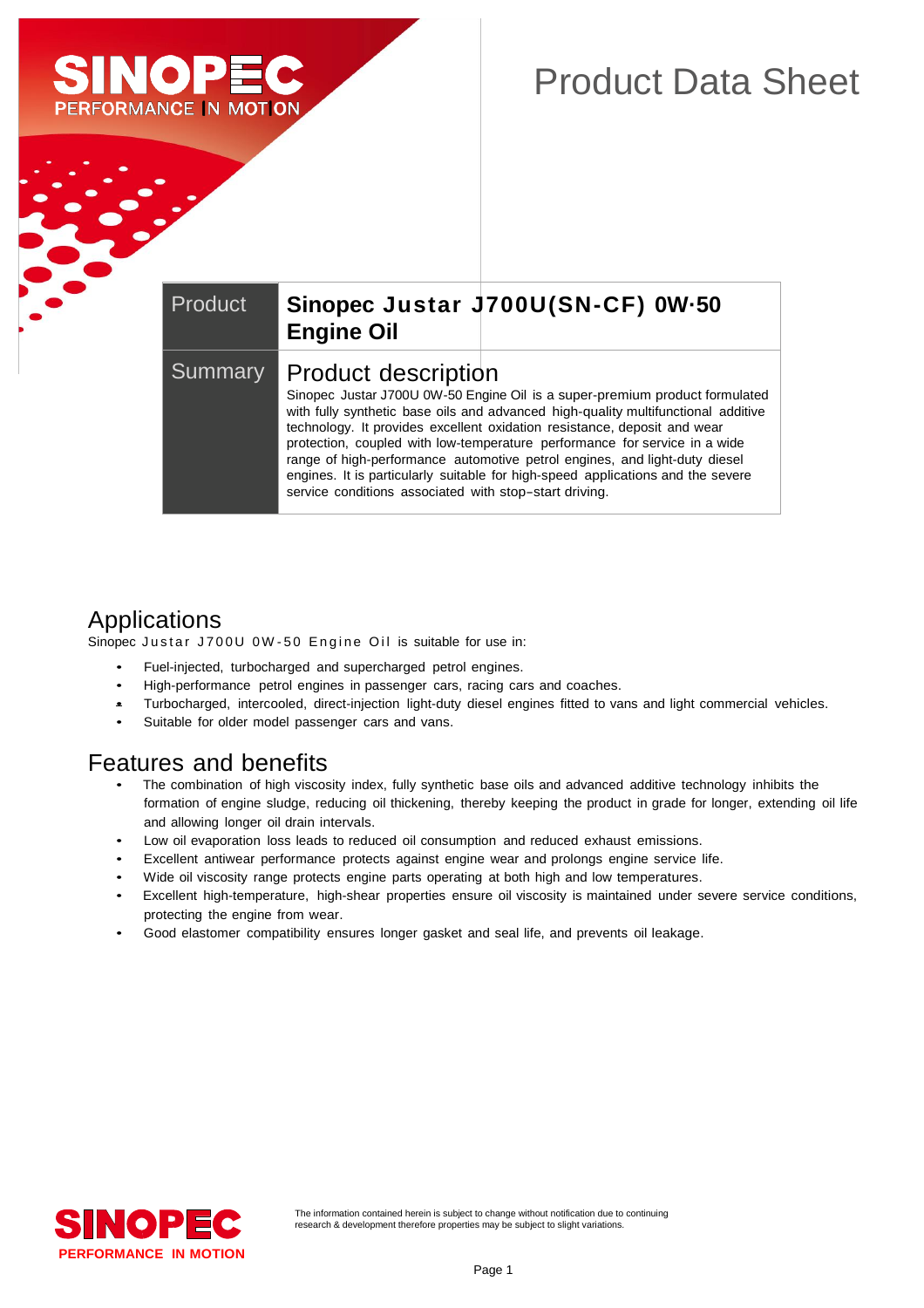# Product Data Sheet

#### Typical data

| ╯╹<br>Sinopec Justar J700U 0W-50 Engine Oil                |       |
|------------------------------------------------------------|-------|
| SAE grade                                                  | 0W-50 |
| Kinematic viscosity, ASTM D 445                            |       |
| cSt @ 100°C                                                | 17.61 |
| Dynamic viscosity, CCS, ASTM D 5293                        |       |
| $cP @ -35°C$                                               | 6190  |
| High-temperature, high-shear viscosity (HTHS), ASTM D 4683 |       |
| cP @ 150°C                                                 | 4.5   |
| NOACK volatility, ASTM D 5800                              | 11    |
| Total base number, mg KOH/g, ASTM D 2896                   | 8.4   |
| Pour point, °C, ASTM D 97                                  | $-50$ |
| Flash point (COC), °C, ASTM D 92                           | 232   |
| Density @ 20°C, kg/l, ASTM D 4052                          | 0.841 |

These data are given as an indication of typical values and not as exact specifications.

## Industry and OEM specifications

| Sinopec Justar J700U 0W-50 Engine Oil meets the performance requirements of the following<br>industry specifications:                                                                                                                                                                            |                                                    |  |
|--------------------------------------------------------------------------------------------------------------------------------------------------------------------------------------------------------------------------------------------------------------------------------------------------|----------------------------------------------------|--|
| API Service Classification                                                                                                                                                                                                                                                                       | Petrol/Gasoline: SM, SL and earlier specifications |  |
|                                                                                                                                                                                                                                                                                                  | Diesel: CF and earlier HDDEO specifications        |  |
| GB <sup>1</sup>                                                                                                                                                                                                                                                                                  | 11122-2006 (CF)                                    |  |
| Sinopec Justar J700U 0W-50 Engine Oil holds the following formal industry approvals/licences:                                                                                                                                                                                                    |                                                    |  |
| <b>API Service Classification</b>                                                                                                                                                                                                                                                                | Petrol/Gasoline: SM                                |  |
| $\mathbf{M}$ and $\mathbf{M}$ and $\mathbf{M}$ and $\mathbf{M}$ and $\mathbf{M}$ and $\mathbf{M}$ and $\mathbf{M}$ and $\mathbf{M}$ and $\mathbf{M}$ and $\mathbf{M}$ and $\mathbf{M}$ and $\mathbf{M}$ and $\mathbf{M}$ and $\mathbf{M}$ and $\mathbf{M}$ and $\mathbf{M}$ and $\mathbf{M}$ and |                                                    |  |

<sup>1</sup>Note: 'GB' standards are the National Standards of the People's Republic of China.

| Sinopec Justar J700U 0W-50 Engine Oil meets the performance requirements of the following OEM<br>specifications: |                                           |  |
|------------------------------------------------------------------------------------------------------------------|-------------------------------------------|--|
| Audi                                                                                                             | Suitable for use in Audi 8 series         |  |
| <b>BMW</b>                                                                                                       | Suitable for use in BMW 7 series          |  |
| Mercedes Benz                                                                                                    | Suitable for use in Mercedes Benz S class |  |